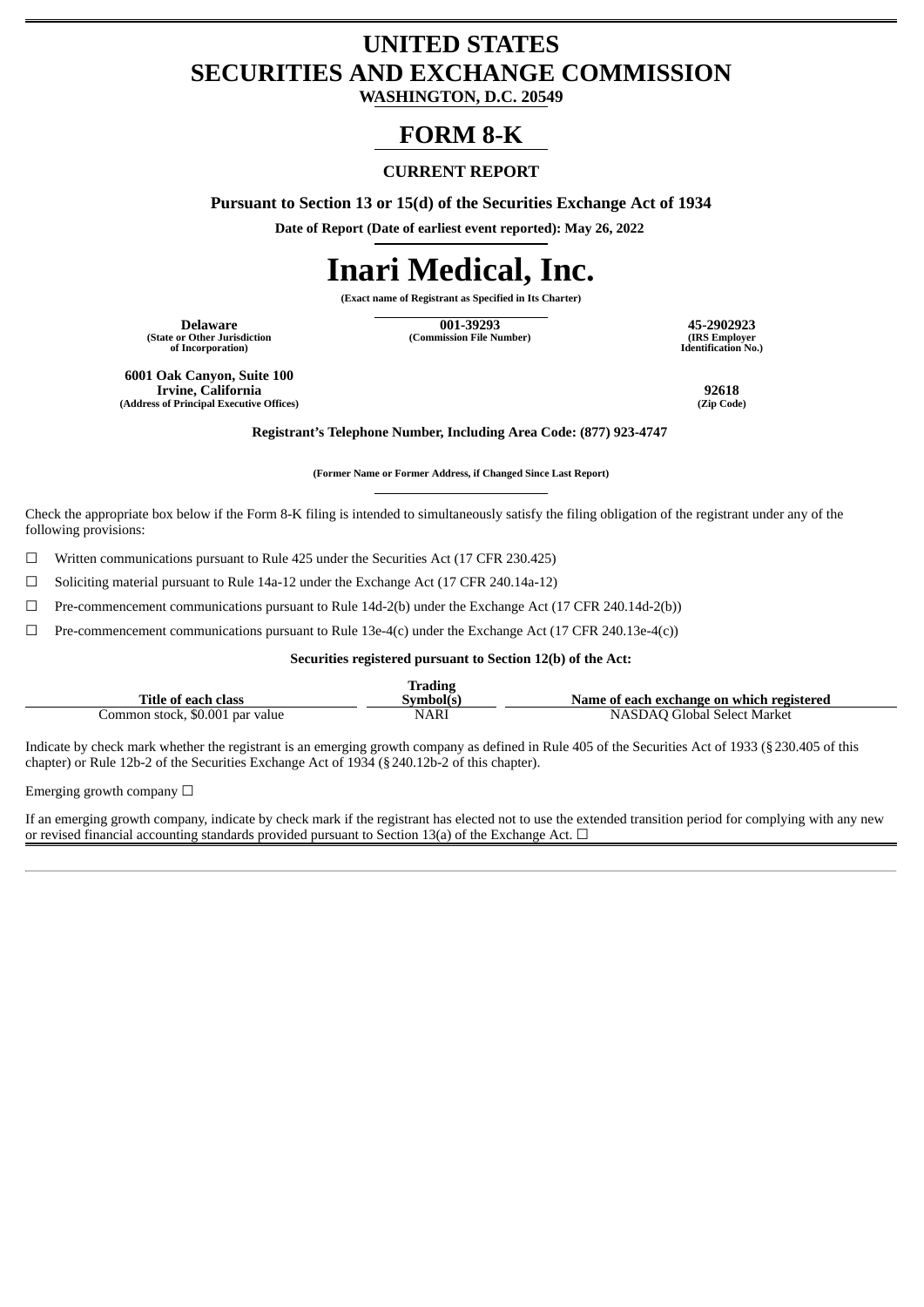#### **Item 5.07 Submission of Matters to a Vote of Security Holders.**

The annual meeting of shareholders of Inari Medical, Inc. (the "Company") was held on May 26, 2022. The final voting results for each proposal are set forth below.

1. Each of the following Class II director nominees was elected to serve on the Company's board of directors for a three-year term expiring at the Company's 2025 annual meeting of shareholders, by the following vote:

|                        |            | <b>Votes Withheld</b> |                         |
|------------------------|------------|-----------------------|-------------------------|
| <b>Name of Nominee</b> | Votes For  |                       | <b>Broker Non-Votes</b> |
| Dona G. Mead, Jr.      | 35,959,814 | 5,509,355             | 6,877,298               |
| Kirk Nielsen           | 30.381.282 | 11.083.496            | 6.881.689               |
| Catherine Szyman       | 32,369,734 | 9,095,044             | 6,881,689               |

2. The shareholders ratified the selection of BDO USA, LLP as the Company's independent registered public accounting firm for the year ending December 31, 2022. The votes regarding this proposal were as follows:

| Votes For  | <b>Votes Against</b> | <b>Abstentions</b> | <b>Broker Non-Votes</b> |
|------------|----------------------|--------------------|-------------------------|
| 48,308,481 | 12.315               | 25.671             |                         |

3. The shareholders approved, on an advisory basis, the compensation of the Company's named executive officers as disclosed in our proxy statement. The votes regarding this proposal were as follows:

| <b>Votes For</b> | <b>Votes Against</b> | <b>Abstentions</b> | <b>Broker Non-Votes</b> |
|------------------|----------------------|--------------------|-------------------------|
| 36.070.016       | 5,283,156            | 115.997            | 6,877,298               |

4. The shareholders approved the advisory vote on the frequency of future advisory votes on executive compensation to be held every one year. The votes regarding this proposal were as follows:

| Votes For 1 vr. | Votes For 2 yr. | Votes For 3 yr. | <b>Abstentions</b> | <b>Broker Non-Votes</b> |
|-----------------|-----------------|-----------------|--------------------|-------------------------|
| 38,537,361      | 74.627          | 2.810.605       | 46.575             | 6.877.298               |

No other matters were submitted for shareholder action.